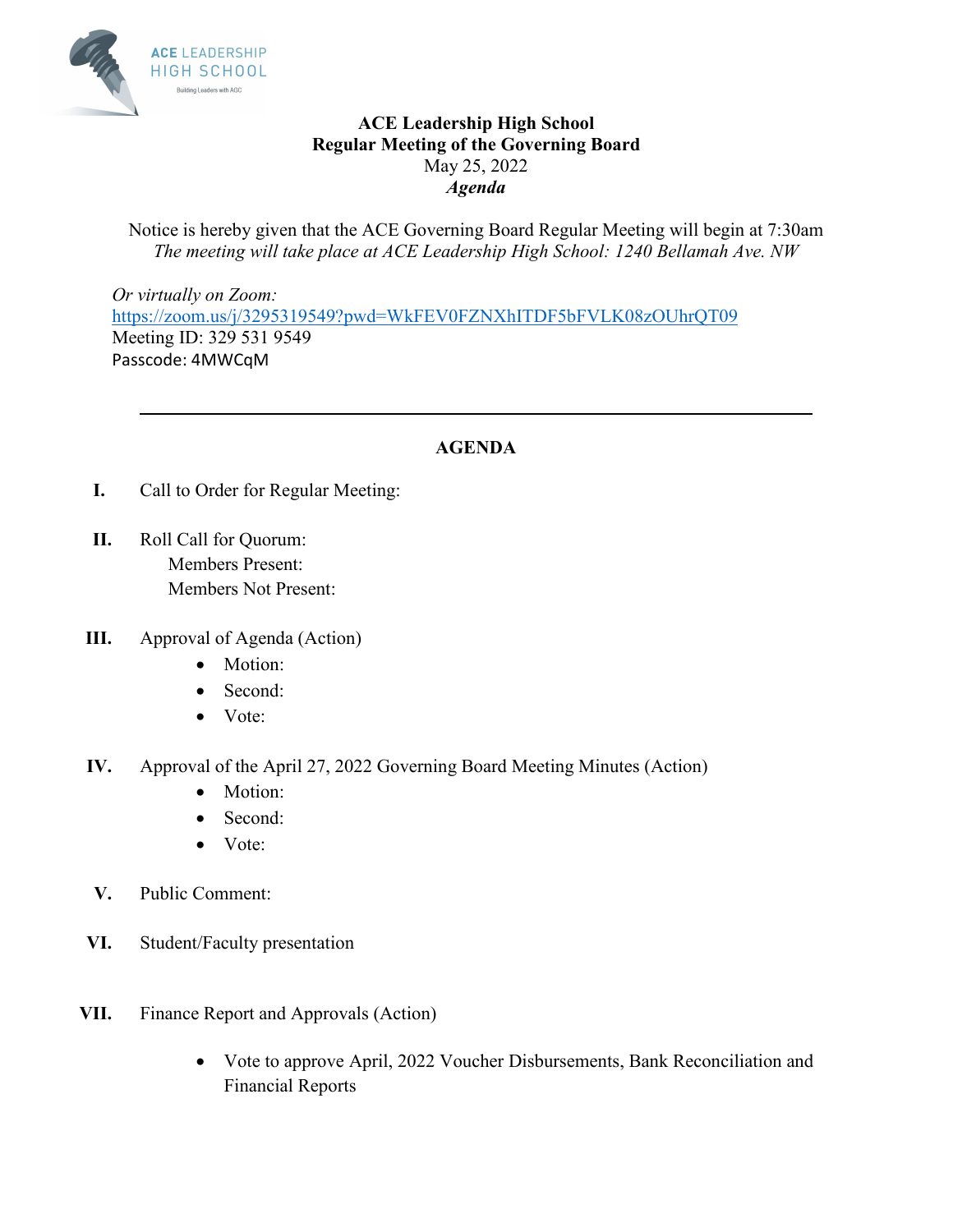- Motion:
- Second:
- Vote:
- a. Vote to approve BARs
	- Motion:
	- Second:
	- Vote:
- P-card Approval for April, 2022
	- Motion:
	- Second:
	- Vote:

#### **VIII.** Board Reports

- Chair and Executive Committee
	- o Foundation updates
	- o Training hours due
- Audit Committee
- Other Committees
- **IX.** Co-Director's Report
	- School Talking Points
	- 2<sup>nd</sup> Tier Policy Review Update
	- Site Visit Update
- **X.** Item's for Board Discussion and Action
	- Motion:
	- Second:
	- Vote:
- **XI.** Items for future agenda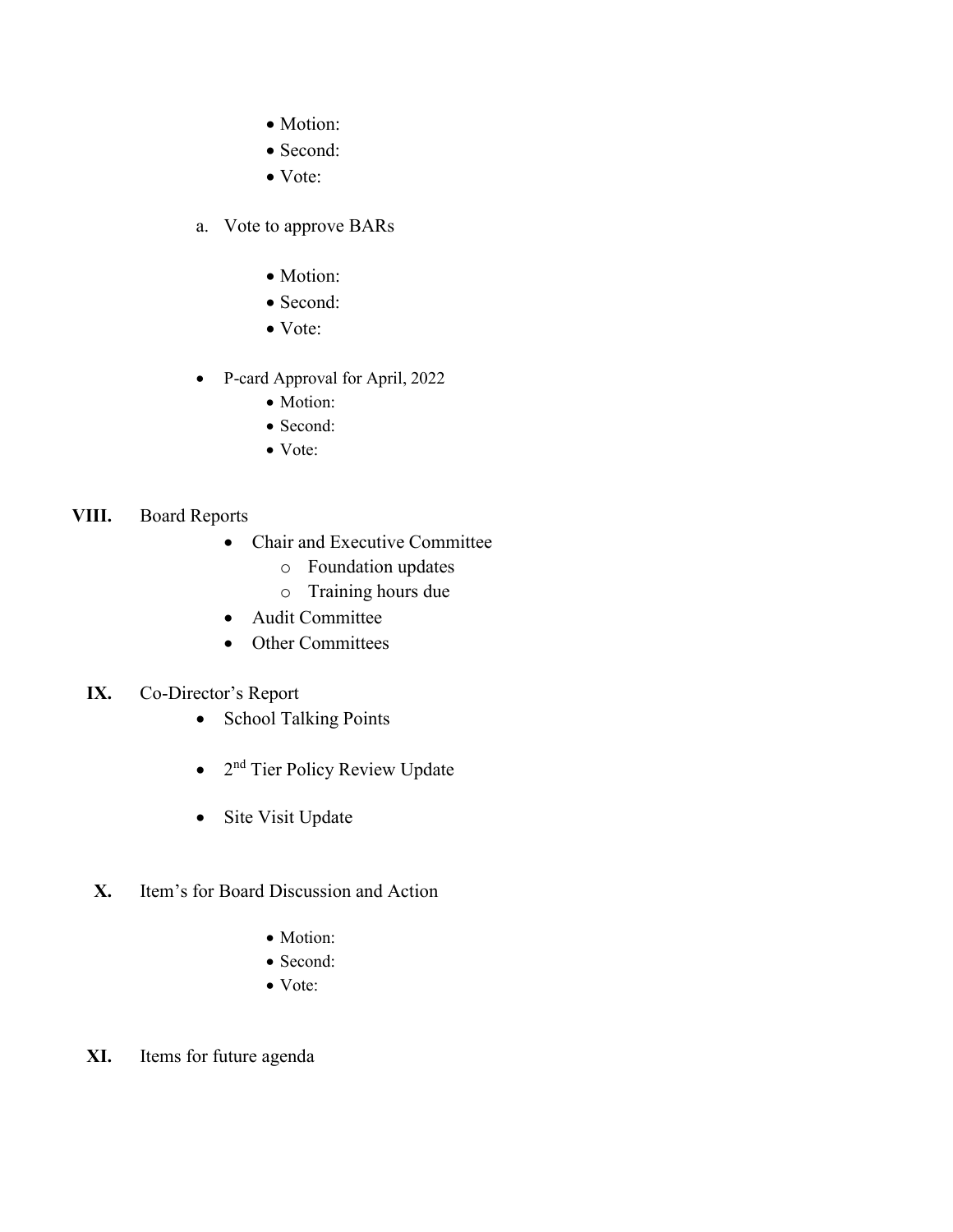

## **XII.** Next Regular Meeting, Wednesday, June 22, 2022 7:30am

# **XIII.** Adjournment:

- a. Motion:
- b. Second:
- c. Vote:

| Q4 Action Plan             |                                                                   |                                                       |          |
|----------------------------|-------------------------------------------------------------------|-------------------------------------------------------|----------|
| Strategic<br>Priority Area | Goals                                                             | <b>Actions to Take</b>                                | Timeline |
| Executive                  | Goal: Develop comprehensive                                       | 1) Brainstorm broad ideas to work with                | Q4/2021- |
| Committee                  | committee strategies for<br>operationalizing consistent           | the Foundation                                        | Q2/2022  |
|                            | committee work at all levels of                                   | 2) Foundation recruitment, systems                    | Q1/2022- |
|                            | the Board                                                         | development, and placement                            | Ongoing  |
| Board                      | Goal: Develop committee                                           | 1) Outreach strategy, specific process and            | Q4/2021- |
| Committees                 | specific strategies to guide work,<br>increase membership and     | systems, and operations guide to meet<br>stated goals | Q2/2022  |
|                            | support efficient operations                                      |                                                       |          |
|                            |                                                                   |                                                       |          |
|                            | Goal: Prioritize parent and<br>graduate engagement                |                                                       |          |
| Mission                    | Goal: Add 2 people to the at-                                     | 1) Pool of partners $(30,000)$                        | Q1/2022- |
| Specific<br>Outreach       | large Board                                                       | *Union & Non-Union                                    | Ongoing  |
|                            | Goal: Add 2 people to                                             | 1) Develop the Profile for the Partner                | Q4/2021  |
|                            | committees (could be non-Board<br>member; possibly former charter | (like the profile of the graduate)                    |          |
|                            | executive)                                                        |                                                       |          |
|                            | Goal: Develop the Foundation's                                    | 1) Start a joint conversation with the                | Q1/2022- |
|                            | goals                                                             | Foundation to develop                                 | Ongoing  |
|                            | <b>ACE</b>                                                        | Leadership                                            |          |